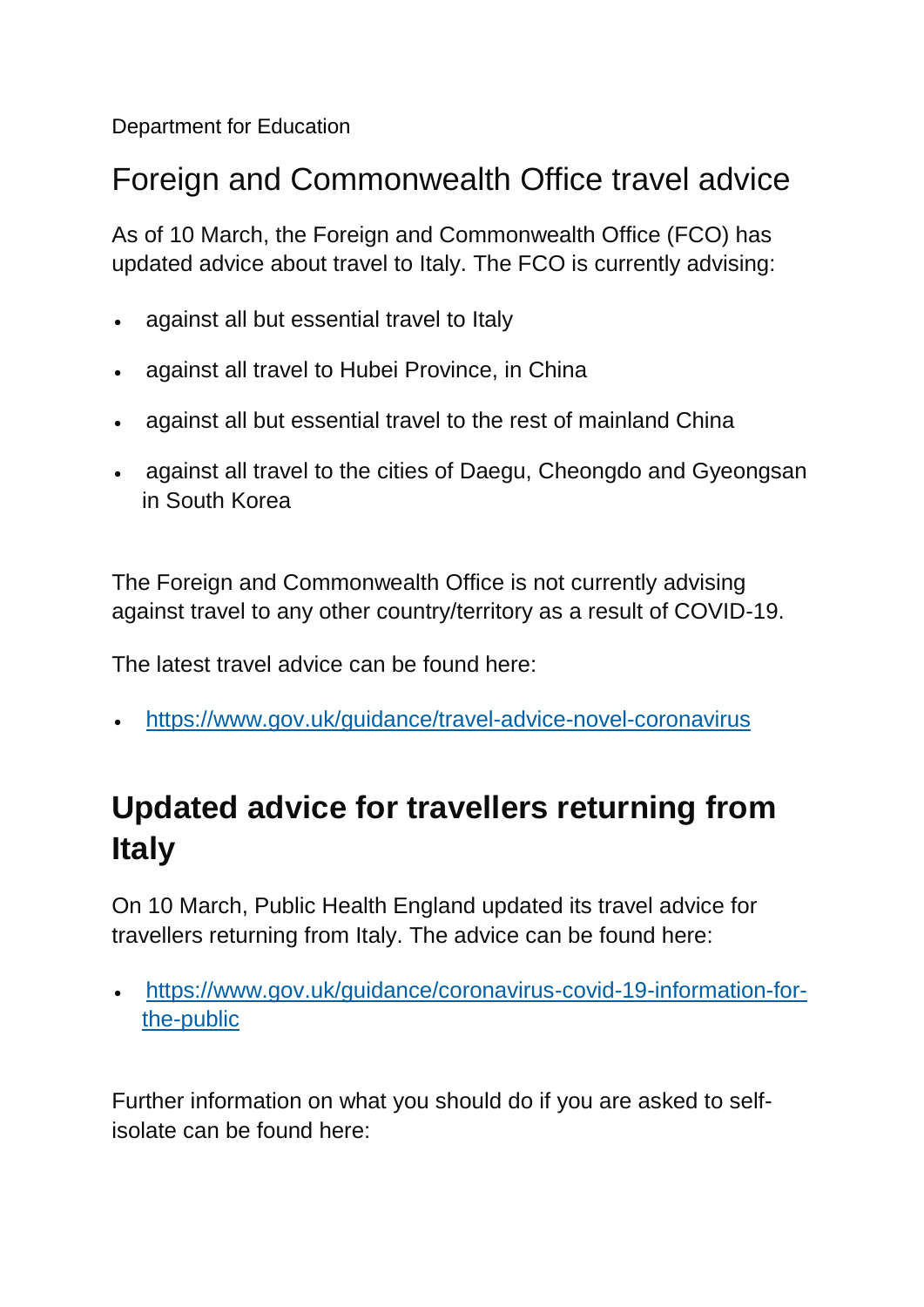[https://publichealthmatters.blog.gov.uk/2020/02/20/what-is-self](https://publichealthmatters.blog.gov.uk/2020/02/20/what-is-self-isolation-and-why-is-it-important/)[isolation-and-why-is-it-important/](https://publichealthmatters.blog.gov.uk/2020/02/20/what-is-self-isolation-and-why-is-it-important/)

# **The importance of hygiene**

Personal hygiene is the most important way we can tackle COVID-19, especially washing hands more; and the catch it, bin it, kill it strategy for those with coughs and sneezes.

### **How to wash your hands properly**

Wash your hands more often for 20 seconds with soap and hot water.

Watch this short NHS film for guidance:

<https://youtu.be/bQCP7waTRWU>

Teach young children how to wash their hands with the NHS handwashing song:

<https://www.youtube.com/watch?v=S9VjeIWLnEg>

Public Health England recommends that in addition to handwashing before eating, and after coughing and sneezing, everyone should also wash hands after using toilets and travelling on public transport.

## **Educational resources**

The e-Bug project is led by Public Health England and has a dedicated webpage for learning resources on hand washing and respiratory hygiene.

Resources are currently available for KS1, KS2 and KS3 and can be used in various settings including schools: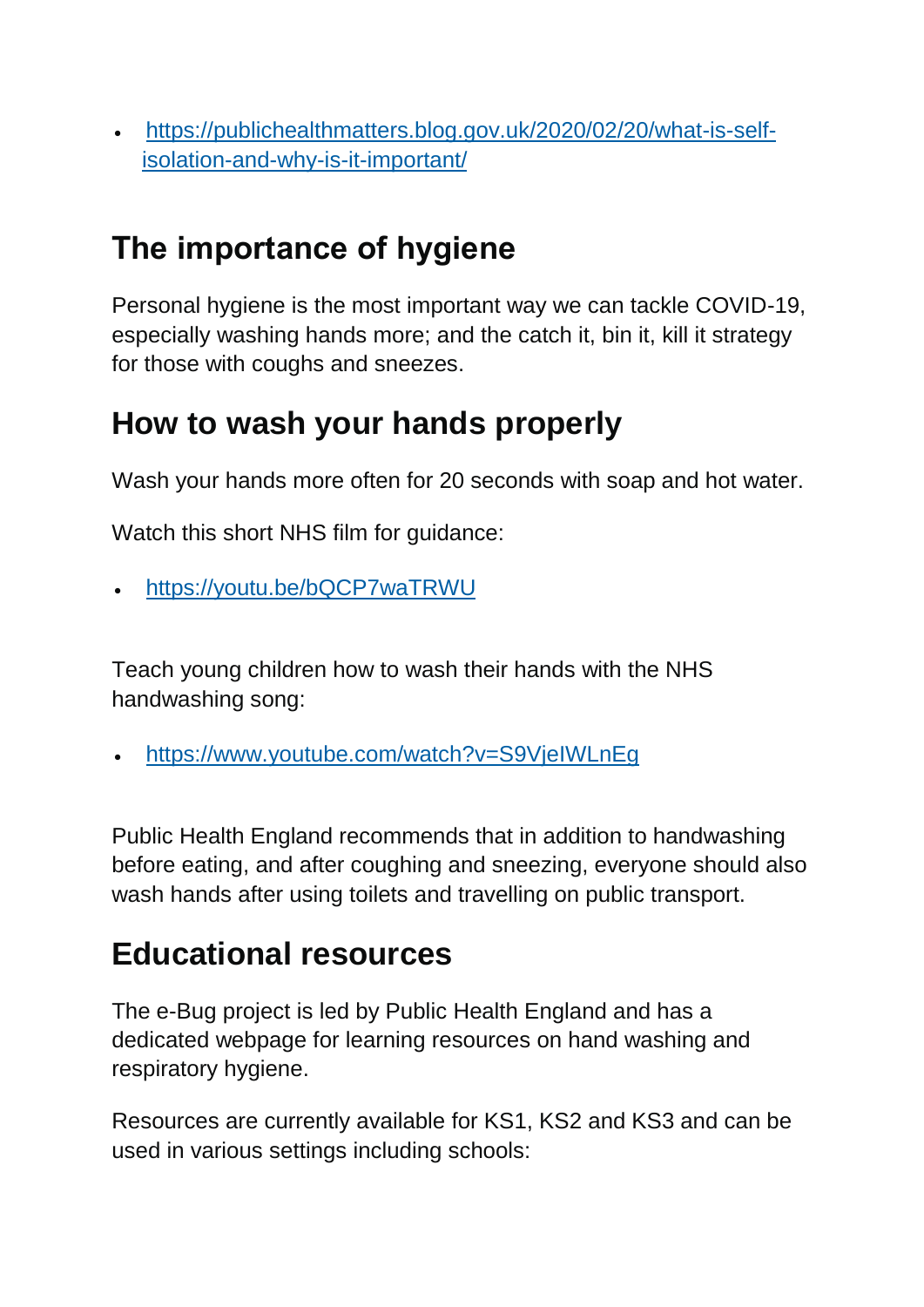<https://campaignresources.phe.gov.uk/schools>

# **Department for Education coronavirus helpline**

The Department for Education coronavirus helpline is available to answer questions about COVID-19 relating to education and children's social care. Staff, parents and young people can contact this helpline as follows:

Phone: 0800 046 8687 Email: [DfE.coronavirushelpline@education.gov.uk](mailto:DfE.coronavirushelpline@education.gov.uk) Opening hours: 8am to 6pm (Monday to Friday)

If you work in a school, please have your unique reference number (URN or UKPRN) available when calling the helpline.

### **Where to find the latest information**

Updates on COVID-19:

<https://www.gov.uk/coronavirus>

Guidance for educational settings:

 [https://www.gov.uk/government/publications/guidance-to](https://www.gov.uk/government/publications/guidance-to-educational-settings-about-covid-19)[educational-settings-about-covid-19](https://www.gov.uk/government/publications/guidance-to-educational-settings-about-covid-19)

Travel advice for those travelling and living overseas:

<https://www.gov.uk/guidance/travel-advice-novel-coronavirus>

Educational resources: